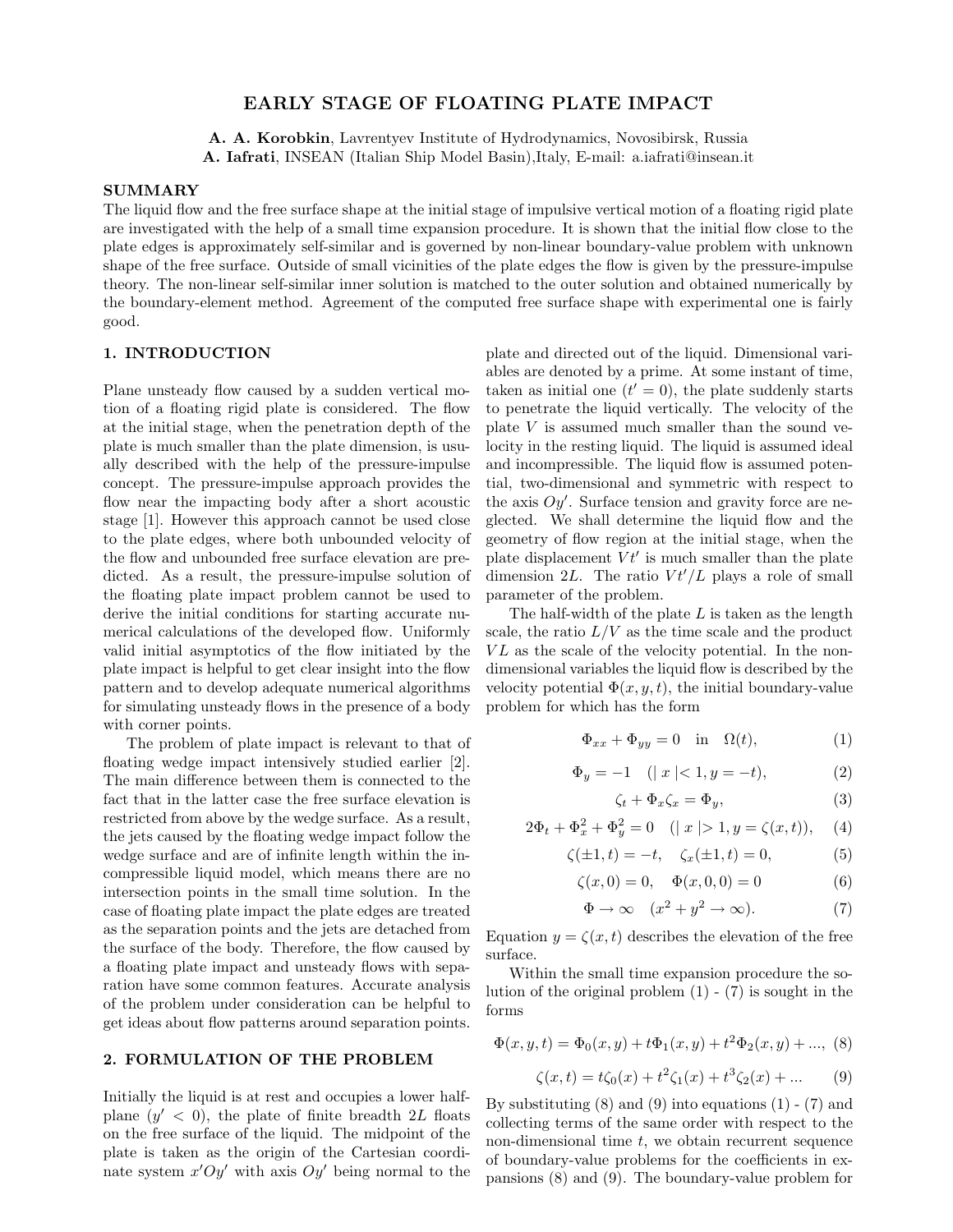$\Phi_0(x, y)$  is that provided by the pressure-impulse the-self-similar solution in floating wedge impact problem. ory. The solution of this problem is well known. It A modified velocity potential, defined as gives, in particular,

$$
\Phi_0(x,0) = \sqrt{1 - x^2} \qquad (|x| < 1), \tag{10}
$$

$$
\zeta_0(x) = |x| / \sqrt{1 - x^2} - 1 \qquad (|x| > 1). \tag{11}
$$

This solution does not satisfy condition (5) at the plate edges and has to be properly corrected close to the edge points.

Yakimov [3] was the first, who studied the local flow close to the edge of a plate entering water. He used physical arguments to show that the local flow is self-similar and introduced the stretched variables  $(x-1)t^{-\frac{2}{3}}$  and  $yt^{-\frac{2}{3}}$ . However, his main concern was the influence of the air density on the motion of the jet initiated by the plate impact, in order to explain different dimensions of cavity behind a flat-nosed body entering liquid. The boundary-value problem, which governs the local flow was derived in [4] in more general case of variable velocity of the plate entry.

#### 3. SELF-SIMILAR LOCAL FLOW

In order to derive an inner solution valid close to the plate edges, the original problem  $(1)$  -  $(7)$  is reformulated with the help of stretched variables

$$
x = 1 + But^{\frac{2}{3}}, \quad y = Bvt^{\frac{2}{3}}, \tag{12}
$$

$$
\Phi = \sqrt{2B}t^{\frac{1}{3}}\varphi(u,v,t), \quad B = (9/2)^{\frac{1}{3}} \tag{13}
$$

introduced for a small vicinity of the right-hand side edge point. By substituting (12) and (13) into equations (1) - (7) and retaining terms of the leading order as  $t \to 0$ , we arrive at the boundary-value problem with respect to the first-order inner velocity potential  $\varphi(u,v)$ 

$$
\varphi_{uu} + \varphi_{vv} = 0 \quad \text{in } \omega \tag{14}
$$

$$
\varphi_v = 0 \quad (v = 0, u < 0), \tag{15}
$$

$$
\varphi - 2(u\varphi_u + v\varphi_v) + (\varphi_u^2 + \varphi_v^2) = 0 \text{ on } h = 0, \quad (16)
$$

$$
uh_u + vh_v = \varphi_u h_u + \varphi_v h_v \quad \text{on } h = 0,\qquad(17)
$$

$$
\eta = 0 \;,\; \eta_u = 0 \quad \text{at } u = 0,\tag{18}
$$

$$
\varphi \to -\sqrt{r} \sin \theta/2
$$
 as  $r = \sqrt{u^2 + v^2} \to \infty$ , (19)

where  $\theta$  is the angular coordinate,  $u = r \cos \theta$  and  $v =$  $r \sin \theta$ , equation  $h(u, v) = 0$  describes the free surface elevation in stretched variables,  $h(u, v) = v - \eta(u)$  close to the plate edge and at the infinity, where the free surface can be one-to-one projected on the horizontal axis.

The boundary-value problem (14)-(19) is very complicated owing to the non-linear terms in the free surface boundary conditions (16) and (17) and by the fact that the free surface shape itself is unknown and has to be derived as a part of the solution. This boundaryvalue problem can be significantly simplified by following an approach similar to that used in [2] to study the

$$
S(u,v) = \varphi(u,v) - \frac{r^2}{2},\tag{20}
$$

makes it possible to rewrite the dynamic boundary condition (16) in the form

$$
S_{\tau} = \pm \sqrt{\frac{1}{2}r^2 - S},
$$
\n(21)

which is suitable for its integration along the free surface, and reduce the kinematic boundary condition to

$$
S_{\nu} = 0,\t\t(22)
$$

which, together with (15), provides that the normal derivative  $S_{\nu}$  of the modified velocity potential is zero along the boundary of the inner flow domain. Here  $\tau$ and  $\nu$  are the tangent and normal unit vectors to the fluid boundary. In the following it is assumed that the normal vector is oriented inward the flow region while, along the free surface, the tangent vector is oriented from the plate edge toward the far field (see Fig. 1).

The derived boundary-value problem in the stretched variables is rather similar to that of floating wedge impact. However, differently from the floating wedge case, the sign in the dynamic boundary condition (21) changes along the free surface. Taking into account the definition (20) and the far field behavior (19), we may conclude that the modified velocity potential has to decay when moving along the free surface toward the far field, that is  $S_{\tau} < 0$ . On the contrary, at the junction of the free surface with the plate edge, we obtain that  $\varphi_u(0,0) > 0$  from physical consideration, which implies  $S_{\tau}(0,0) > 0$  and, therefore,  $S_{\tau} > 0$  along a part of the free surface attached to the plate edge. The point  $P_I$ , where the sign in the dynamic boundary condition (21) changes, has to be determined together with the solution.



Figure 1: Sketch of the inner flow region.

#### 4. NUMERICAL PROCEDURE

In order to solve the inner boundary-value problem, a pseudo time-stepping iterative procedure is developed. Owing to analogies with the inner solution for the impact of floating wedges [2], a similar approach is adopted here.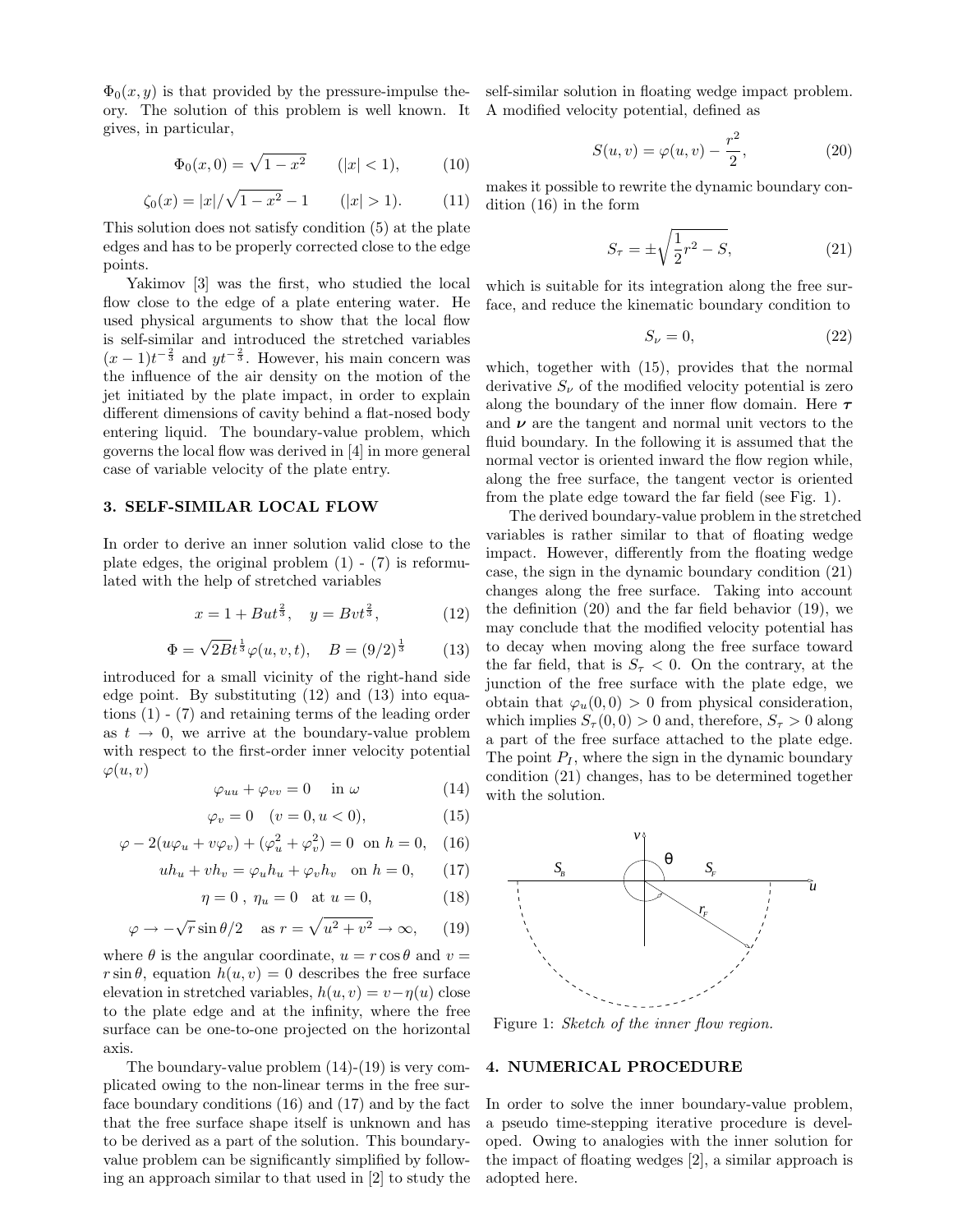The velocity potential  $\varphi$  is written in the form of a boundary integral representation. A Dirichlet condition is applied along the free surface while a Neumann boundary condition is applied along the plate. The computational domain extends up to a far field boundary located at  $r = r_F$  (Fig. 1). Along the far field boundary either Dirichlet or Neumann boundary conditions can be applied on the basis of the asymptotic behavior (19). The velocity potential along the body and its normal derivative along the free surface are recovered by solving the boundary integral equation, which is derived by taking the limit of the boundary integral representation as the collocation point approaches the domain boundary. By using the relation (20) and the normal derivative of the velocity potential along the free surface, the normal derivative of S along the free surface can be evaluated, thus allowing to check whether the kinematic boundary condition (22) is satisfied or not. In the latter case the free surface shape is advanced in time by using  $S_{\nu}$  and  $\varphi_{\tau}$  as normal and tangential velocity components. This choice was proved to provide good convergence properties of the iterative procedure. A flat free surface is used as a starting configuration.

The key point in the procedure concerns the determination of the velocity potential along the free surface and, in particular, the identification of the position, where the sign in the dynamic condition (21) changes. The determination of the velocity potential starts from the intersection of the free surface with the far field boundary, where the value given by the far field asymptotics (19) is used. From equation (20) the value of S is calculated at that point. This value is used to compute  $S_{\tau}$  through the dynamic condition (21) taken with the minus sign. Then  $S_{\tau}$  is integrated moving from the far field toward the plate edge, thus allowing us to reconstruct the distributions of S and  $\varphi$ along the free surface.

In order to explain the way used to identify the point, at which the sign in the dynamic condition (21) has to be changed, it is worth observing that two parts of the fluid boundary with different boundary conditions applied on them, match each other at the plate edge at angle  $\pi$ . In general case, behavior of the solution with mixed boundary conditions is characterized by the eigensolution, which gives local rise to the vertical velocity,  $\varphi_v = O(1/\sqrt{r})$  as  $r \to 0$ . This behavior of the velocity close to the plate edge is not allowed by the edge conditions (18). The development of such an eigensolution in the numerical procedure is avoided by moving  $P_I$  along the free surface up to achieving a minimum of the modulus of the vertical velocity at the first free surface panel.

From the numerical standpoint, the part of the free surface lying between the plate edge and  $P_I$  is discretized with panels of uniform size. A progressively growing size is used for the panels along the body and along the portion of free surface which lies on the right hand side of the point  $P_I$ . Due to the low order of the asymptotic expansion (19) in the far field, a very large extension of the computational domain has been found necessary to correctly apply the far field boundary conditions. In the computations reported below the size of panel in the region between the plate edge and the point  $P_I$  is 0.01 and a growing factor 1.05 is used along the body and along the free surface on the right of  $P_I$ . The radius of far field boundary was chosen as  $r_F = 200$ .

In Fig. 2 the convergence history of the free surface shape is shown and in Fig. 3 the last configuration is plotted. It can be seen that convergence is essentially achieved, although the tip of the jet is still evolving. Due to the very thin layer developing there, a finer resolution should be employed. Nevertheless, the obtained numerical results are in rather good agreement with the experimental observation by Yakimov [3].



Figure 2: Convergence history of the free surface shape: one hundred iterations are done between two successive curves.



Figure 3: Last free surface configuration: a thin layer appears solution of which requires a finer resolution.

In Fig. 4 the behavior of the solution far from the main region is shown and a comparison with the far field asymptotics, which follows from the pressureimpulse solution, is established. It is seen that the asymptotic behavior is recovered with a reasonable accuracy. Higher order terms in the far field asymptotics would be important to significantly reduce the extension of the computational domain.